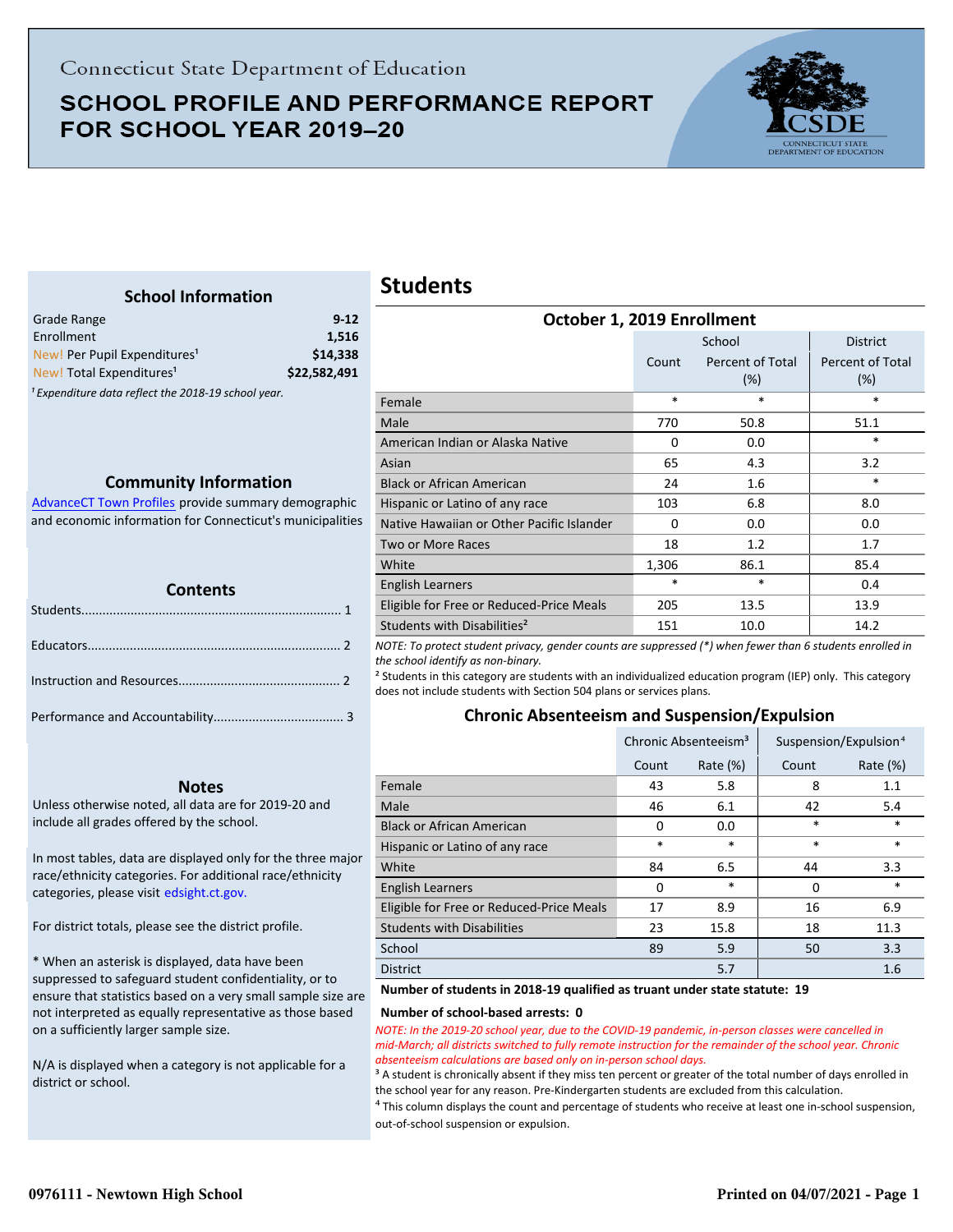# **Educators**

| <b>Full-Time Equivalent (FTE)<sup>1</sup> Staff</b>       | <b>Educators by Race/Ethnicity</b> |                                                                         |          |                  |                  |
|-----------------------------------------------------------|------------------------------------|-------------------------------------------------------------------------|----------|------------------|------------------|
|                                                           | FTE                                |                                                                         |          | School           | <b>District</b>  |
| <b>General Education</b>                                  |                                    |                                                                         | Count    | Percent of Total | Percent of Total |
| <b>Teachers and Instructors</b>                           | 103.6                              |                                                                         |          | (%)              | (%)              |
| Paraprofessional Instructional Assistants                 | 3.1                                | American Indian or Alaska Native                                        | 1        | 0.7              | 0.2              |
| <b>Special Education</b>                                  |                                    | Asian                                                                   | 2        | 1.4              | 0.9              |
| <b>Teachers and Instructors</b>                           | 12.1                               | <b>Black or African American</b>                                        | 0        | 0.0              | 0.2              |
| Paraprofessional Instructional Assistants                 | 16.8                               | Hispanic or Latino of any race                                          | 5        | 3.4              | $1.6\phantom{0}$ |
| <b>Administrators, Coordinators and Department Chairs</b> |                                    | Native Hawaiian or Other Pacific                                        | $\Omega$ | 0.0              | 0.0              |
| School Level                                              | 9.7                                | <b>Islander</b>                                                         |          |                  |                  |
| Library/Media                                             |                                    | Two or More Races                                                       | 0        | 0.0              | 0.0              |
| Specialists (Certified)                                   | 2.0                                | White                                                                   | 137      | 94.5             | 97.0             |
| Support Staff                                             | 1.0                                | <b>Classroom Teacher Attendance, 2018-19</b>                            |          |                  |                  |
| Instructional Specialists Who Support Teachers            | 1.0                                |                                                                         |          |                  |                  |
| Counselors, Social Workers and School Psychologists       | 13.0                               |                                                                         |          | School           | <b>District</b>  |
| <b>School Nurses</b>                                      | 2.5                                | Average # of FTE Days Absent Due to Illness or<br>10.2<br>Personal Time |          | 11.0             |                  |
| Other Staff Providing Non-Instructional Services/Support  | 49.7                               |                                                                         |          |                  |                  |

<sup>1</sup> In the full-time equivalent count, staff members working part-time in the school are counted as a fraction of full-time. For example, a teacher who works half-time in a school contributes 0.50 to the school's staff count.

# **Instruction and Resources**

# **New! School-Level Expenditures²: 2018-19**

|                                       | Total (\$)   | Per Pupil (\$) |
|---------------------------------------|--------------|----------------|
| Instruction                           | \$13,313,374 | \$8,453        |
| <b>Support Services - Students</b>    | \$2,609,993  | \$1,657        |
| Improvement of Instruction            | \$420,468    | \$267          |
| Library and Media Services            | \$349,284    | \$222          |
| <b>Support Services - Instruction</b> |              |                |
| Support Services - School-Based       | \$1,263,037  | \$802          |
| Operation and Maintenance of Plant    | \$3,483,302  | \$2,212        |
| Transportation Other Than to/From     | \$131,324    | \$83           |
| <b>Enterprise Operations</b>          | \$1,011,710  | \$642          |
| <b>Minor School Construction</b>      |              |                |
| Total                                 | \$22,582,491 | \$14,338       |

# **Students with Disabilities Who Spend 79.1 to 100 Percent of Time with Nondisabled Peers³**

|                                                                                   | Count | Rate (%) |  |
|-----------------------------------------------------------------------------------|-------|----------|--|
| Autism                                                                            | 12    | *        |  |
| <b>Emotional Disturbance</b>                                                      | 15    | 62.5     |  |
| <b>Intellectual Disability</b>                                                    | *     | *        |  |
| Learning Disability                                                               | 61    | 95.3     |  |
| Other Health Impairment                                                           | 35    | 97.2     |  |
| <b>Other Disabilities</b>                                                         | 0     | 0.0      |  |
| Speech/Language Impairment                                                        | *     | $\ast$   |  |
| School                                                                            | 125   | 82.8     |  |
| <b>District</b>                                                                   |       | 73.8     |  |
| <sup>3</sup> This table includes students ages 6-21 with an IEP or services plan. |       |          |  |

² Expenditures may be supported by local tax revenues, state grants, federal grants, municipal in-kind services, tuition and other sources.

### **11th and 12th Graders Enrolled in**

### **College-and-Career-Readiness Courses during High School**⁴

|                                          | 11th   |             | 12 <sub>th</sub> |             |
|------------------------------------------|--------|-------------|------------------|-------------|
|                                          | Count  | Rate $(\%)$ | Count            | Rate $(\%)$ |
| <b>Black or African American</b>         | $\ast$ | $\ast$      | $\ast$           | $\ast$      |
| Hispanic or Latino of any race           | 17     | 85.0        | 27               | 93.1        |
| White                                    | 325    | 96.2        | 344              | 98.0        |
| <b>English Learners</b>                  | $\ast$ | $\ast$      | $\ast$           | $\ast$      |
| Eligible for Free or Reduced-Price Meals | 47     | 95.9        | 47               | 90.4        |
| <b>Students with Disabilities</b>        | 24     | 85.7        | 20               | 87.0        |
| School                                   | 366    | 95.6        | 404              | 97.6        |
| <b>District</b>                          |        | 95.1        |                  | 94.2        |

# **School Schedule**

| <b>Days of Instruction</b>            | 182        |
|---------------------------------------|------------|
| <b>Hours of Instruction Per Year</b>  |            |
| Grades 1-12 and Full-Day Kindergarten | 966        |
| Half/Extended Day Kindergarten        | N/A        |
| <b>School Hours for Students</b>      |            |
| <b>Start Time</b>                     | 08:00 AM   |
| <b>End Time</b>                       | $02:32$ PM |

⁴ College-and-Career-Readiness Courses include Advanced Placement®(AP), International Baccalaureate®(IB), Career and Technical Education(CTE), workplace experience and dual enrollment courses.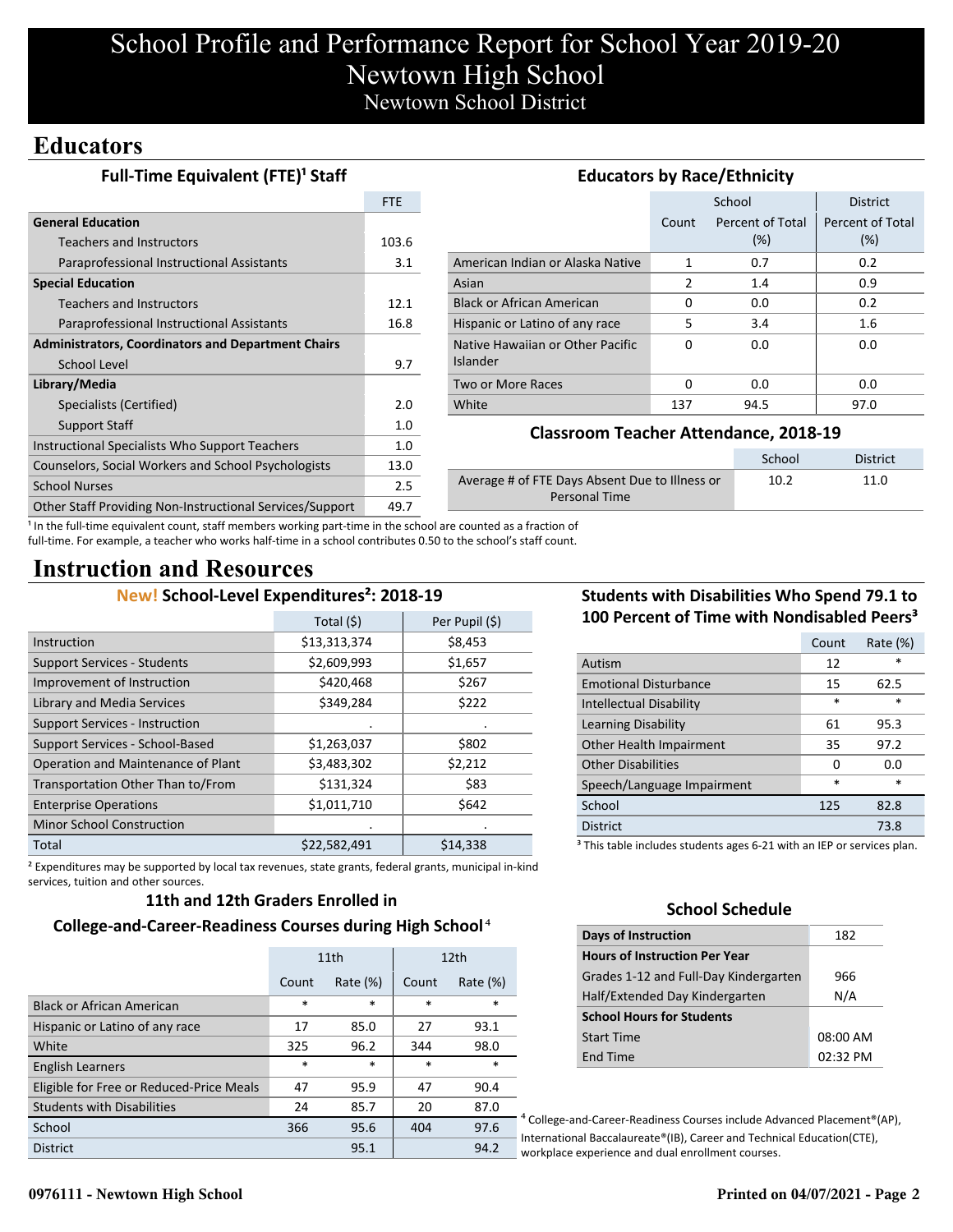# **Performance and Accountability**

## **School Performance Index (SPI)**

A School Performance Index (SPI) is the average performance of students in a subject area (i.e., ELA, Mathematics or Science) on the state summative assessments. The SPI ranges from 0-100. An SPI is reported for all students tested in a school and for students in each individual student group. Connecticut's ultimate target for an SPI is 75.

*[NOTE: Due to widespread school closures related to the novel Coronavirus disease \(COVID-19\), Connecticut's request for a waiver of statewide assessment, accountability and](https://portal.ct.gov/-/media/SDE/Student-Assessment/Main-Assessment/CT-Covid19-WaiverResponse.pdf) reporting requirements in the Elementary and Secondary Education Act (ESEA) for the 2019-2020 school year was approved. Therefore, no table is shown here. For additional information, please view Connecticut's waiver response at: https://portal.ct.gov/-/media/SDE/Student-Assessment/Main-Assessment/CT-Covid19-WaiverResponse.pdf*

## **National Assessment of Educational Progress (NAEP): Percent At or Above Proficient<sup>1</sup>**

|                        | <b>NAEP 2019</b> | <b>NAEP 2013</b> |          |
|------------------------|------------------|------------------|----------|
| <b>READING</b>         | Grade 4 Grade 8  |                  | Grade 12 |
| Connecticut            | 40               | 41               | 50       |
| <b>National Public</b> | 34               | 32               | 36       |
| <b>MATH</b>            | Grade 4 Grade 8  |                  | Grade 12 |
| Connecticut            | 45               | 39               | 32       |
| <b>National Public</b> | 40               | 33               | 25       |

<sup>1</sup> NAEP is often called the "Nation's Report Card." It is sponsored by the U.S. Department of Education. This table compares Connecticut's performance to that of national public school students. Performance standards for state assessments and NAEP are set independently. Therefore, one should not expect performance results to be the same across Smarter Balanced and NAEP. Instead, NAEP results are meant to complement other state assessment data. To view performance on NAEP by student group, click here.

## **Physical Fitness Tests: Students Reaching Health Standard**

*NOTE: Due to widespread school closures related to the novel Coronavirus disease (COVID-19), Connecticut's request for a waiver of statewide assessment, accountability [and reporting requirements in the Elementary and Secondary Education Act \(ESEA\) for the](https://portal.ct.gov/-/media/SDE/Student-Assessment/Main-Assessment/CT-Covid19-WaiverResponse.pdf) 2019-2020 school year was approved. Therefore, no table is shown here. For additional information, please view Connecticut's waiver response at: https://portal.ct.gov/-/media/SDE/Student-Assessment/Main-Assessment/ CT-Covid19-WaiverResponse.pdf*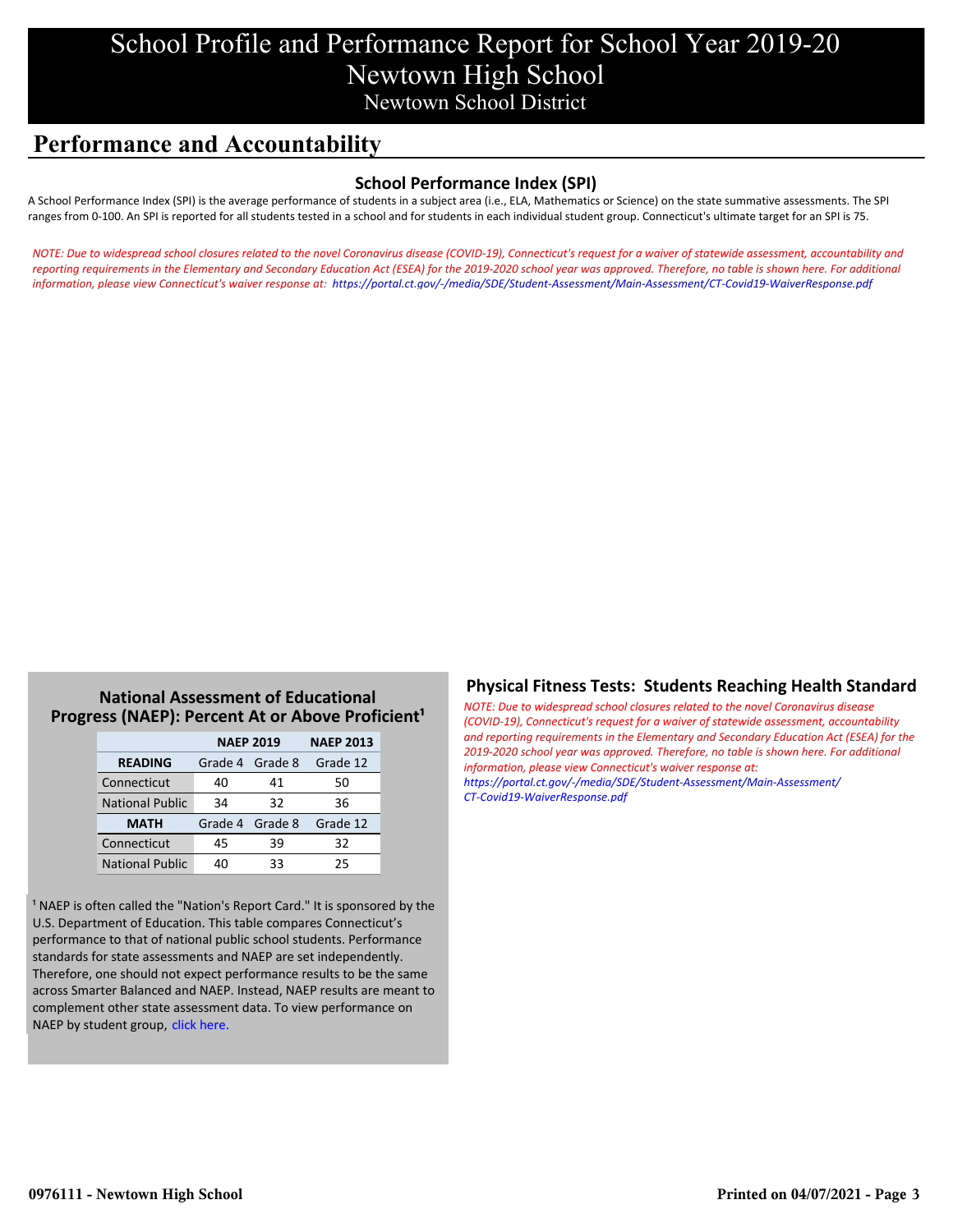## **Cohort Graduation: Four-Year<sup>1</sup>**

|                                          | 2018-19                   |             |  |
|------------------------------------------|---------------------------|-------------|--|
|                                          | Cohort Count <sup>2</sup> | Rate $(\%)$ |  |
| <b>Black or African American</b>         | $\ast$                    | *           |  |
| Hispanic or Latino of any race           | 13                        | $\ast$      |  |
| <b>English Learners</b>                  | N/A                       | N/A         |  |
| Eligible for Free or Reduced-Price Meals | 75                        | 94.7        |  |
| <b>Students with Disabilities</b>        | 32                        | 87.5        |  |
| School                                   | 402                       | 98.0        |  |
| <b>District</b>                          |                           | 96.6        |  |

<sup>1</sup> The four-year cohort graduation rate represents the percentage of first-time 9th graders who earn a standard high school [diploma within four years.](http://www.sde.ct.gov/sde/cwp/view.asp?a=2758&q=334898)

² Cohort count includes all students in the cohort as of the end of the 2018-19 school year.

## **11th and 12th Graders Meeting Benchmark on at Least One College Readiness Exam**

*NOTE: Due to widespread school closures related to the novel Coronavirus disease (COVID-19), Connecticut's request for a waiver of statewide assessment, accountability and reporting requirements in the Elementary and Secondary Education Act (ESEA) for the 2019-2020 school year was approved. Therefore, no table is shown here. For additional information, please view Connecticut's waiver response at:*

*[https://portal.ct.gov/-/media/SDE/Student-Assessment/Main-Assessment/CT-Covid19-Waiver](https://portal.ct.gov/-/media/SDE/Student-Assessment/Main-Assessment/CT-Covid19-WaiverResponse.pdf) Response.pdf*

### **College Entrance and Persistence**

|                                             | Class of 2019         | Class of 2018            |
|---------------------------------------------|-----------------------|--------------------------|
|                                             | Entrance <sup>3</sup> | Persistence <sup>4</sup> |
|                                             | Rate $(\%)$           | Rate $(\%)$              |
| Female                                      | 83.9                  | *                        |
| Male                                        | $\ast$                | 94.5                     |
| <b>Black or African American</b>            | *                     | $\ast$                   |
| Hispanic or Latino of any race              | *                     | $\ast$                   |
| White                                       | 81.6                  | 96.6                     |
| English Learners                            | 81.6                  | *                        |
| Eligible for Free or<br>Reduced-Price Meals | 66.2                  | *                        |
| <b>Students with Disabilities</b>           | 63.3                  | 87.5                     |
| School                                      | 82.3                  | 95.5                     |
| <b>District</b>                             | 81.1                  | 95.6                     |

<sup>3</sup> College entrance refers to the percent of high school graduates from the year who enrolled in college any time during the first year after high school.

⁴ College persistence refers to the percent of students who enrolled in college the first year after high school and returned for a second year (Freshman to Sophomore persistence).

Source: National Student Clearinghouse